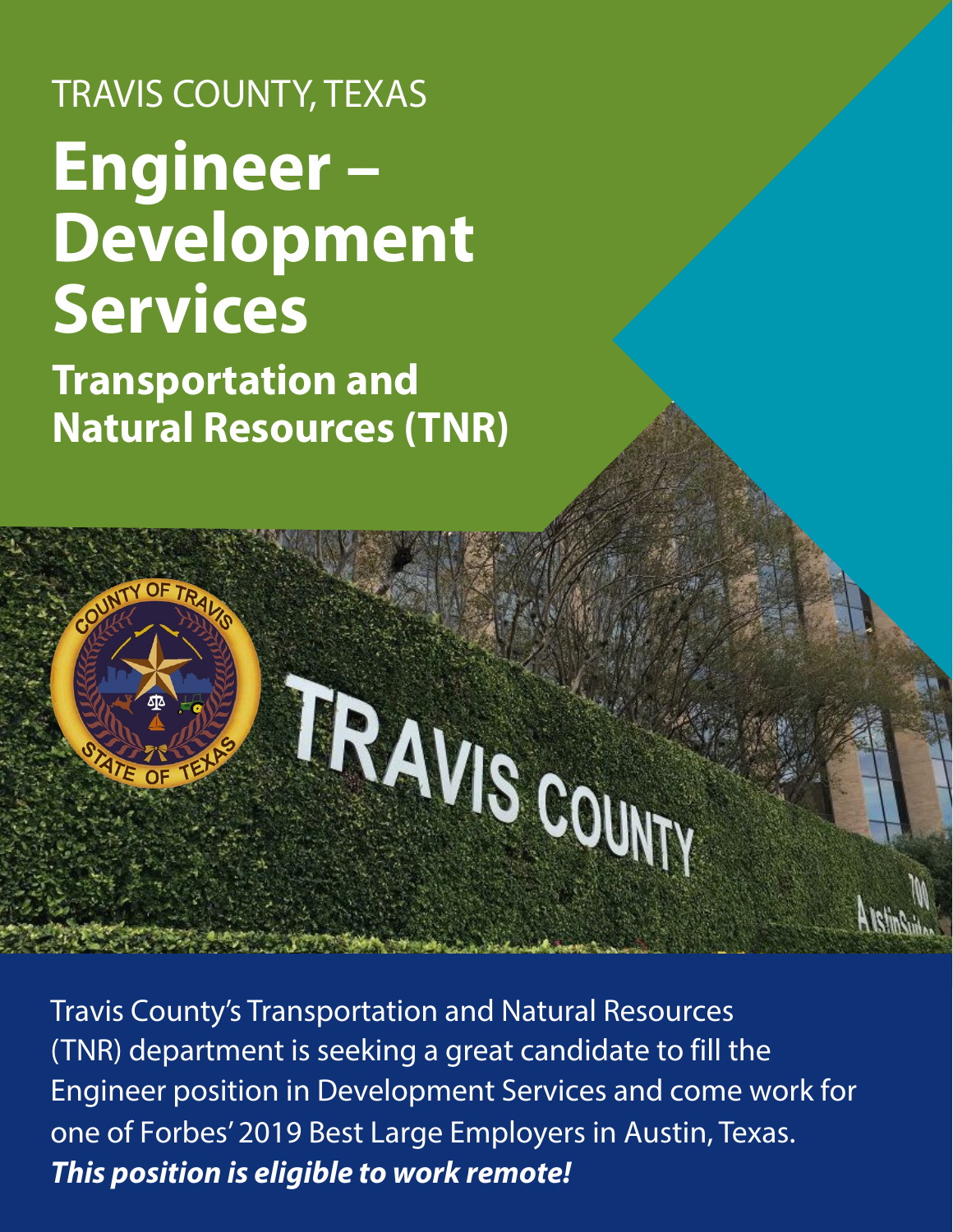

### **Job Summary**

The Engineering Division Manager is looking for a new Engineer for Development Services to join the Travis County team due to an internal promotion. The Engineer will perform engineering review to ensure private development meets appropriate local, state and federal requirements.

The ideal candidate for this role will have land development design and review experience. This engineer will review private development permit applications, construction plans, engineering reports, specifications, complex engineering calculations, legal documents, and the evaluation of proposed transportation and storm drainage system networks. Projects will include small and large subdivision preliminary plans, final plats and construction plans, as well as numerous commercial site plans. This engineer will develop project review comments and approve fiscal cost estimate.

In addition, the ideal candidate will have the ability to successfully manage competing demands and priorities, empower and motivate diverse teams with varying skill sets, all while striving to deliver services in an, efficient, and quality manner. The ideal candidate…

- Has strong customer service skills
- Has experience designing development projects
- Has experience reviewing the work of others
- Is familiar with applicable local, state and federal regulations
- Is an effective communicator
- Is a relationship builder
- Is results-oriented
- Is timely
- Is collaborative
- Is objective
- Is resilient

### **Distinguishing Characteristics**

This is the second in a series of three engineering-related job classifications within the Engineering and Architectural job family. This classification is distinguished by the scope size of the project work, license as a Professional Engineer (P.E.), and required additional experience. This classification may require a flexible work schedule in order to meet the needs of the department.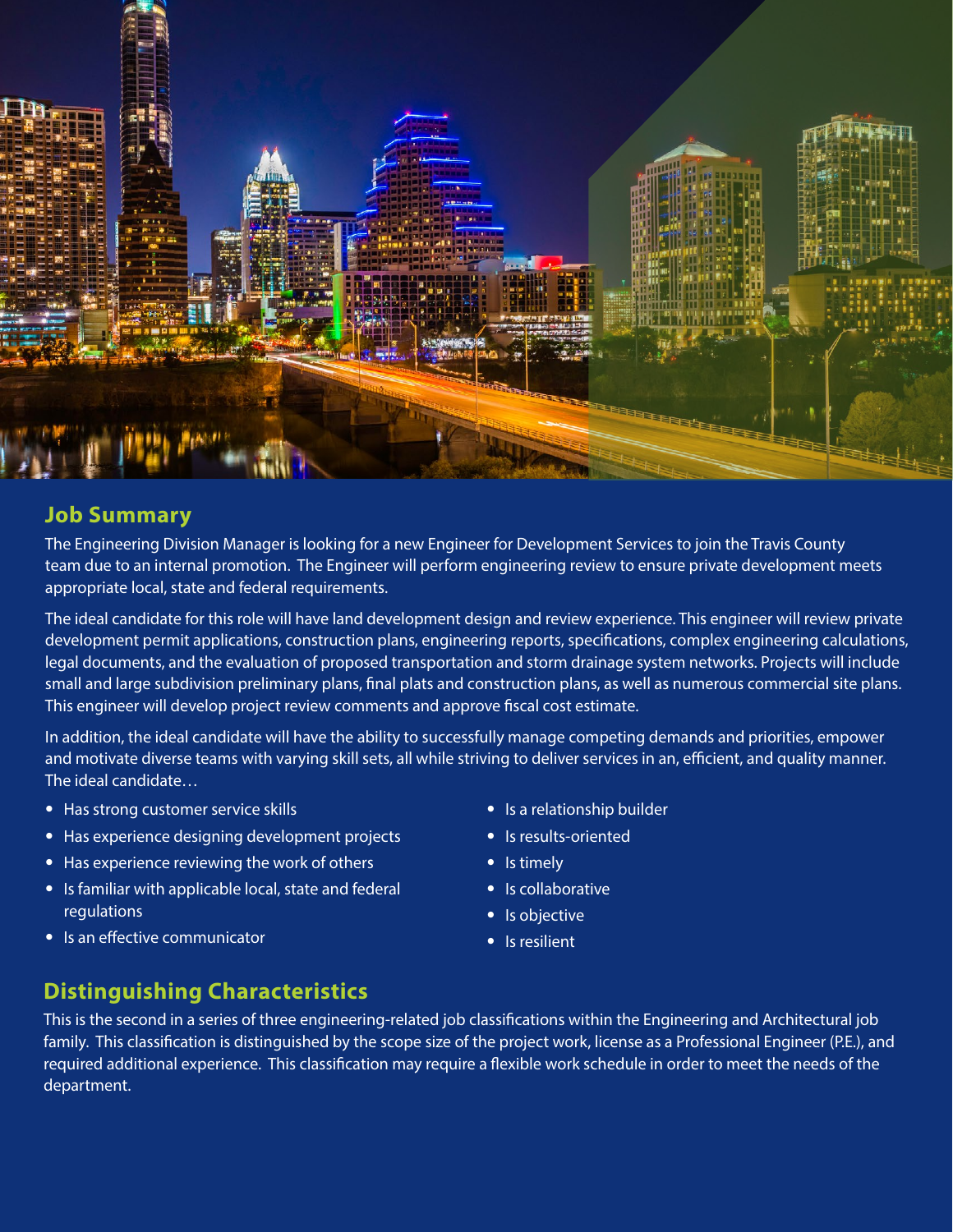### **What additional responsibilities will you be expected to do in this role?**

- Track project progress and coordinate with other functions such as Permitting, Traffic, CIP, Long Range Planning, Legal, and Environmental offices to ensure that all projects under review meet all standards and that applicants receive comments in a timely manner.
- Provide technical guidance to property owners, developers and their engineers by educating them about requirements to receive a development permit so they are well informed about expectations and development regulations and requirements.
- Collaborate and coordinate with outside jurisdictions such as the City of Austin, TxDOT, the Fire Marshal's Office, and the Emergency Service Districts to ensure that the proposed projects meet all the jurisdictions' requirements and come to a mutual decision if there is a conflict in the comments that are provided to the applicant.
- Respond to questions and inquiries from the public and other agencies regarding street and drainage issues, development regulations and permit requirements and process.
- Respond to questions and complaints from the public concerning drainage, private construction, and other related issues.
- Meet with citizens, developers, contractors, other agencies, and County departments to discuss projects and project-related constraints.

### **Minimum Qualifications**

Bachelor's degree in Civil Engineering AND two (2) years of directly related, increasingly responsible professional engineering design and project management experience; or any combination of education and experience that has been achieved and is equivalent to the stated education and experience and required knowledge, skills, and abilities sufficient to successfully perform the duties and responsibilities of this job. Candidates must be licensed to practice as a Professional Engineer (P.E.) in the State of Texas issued by the Texas Board of Professional Engineers. If licensed in another state, must acquire license reciprocity in the State of Texas within six (6) months of date of hire.

### **What We Prefer**

• Engineers who have development design and review experience.